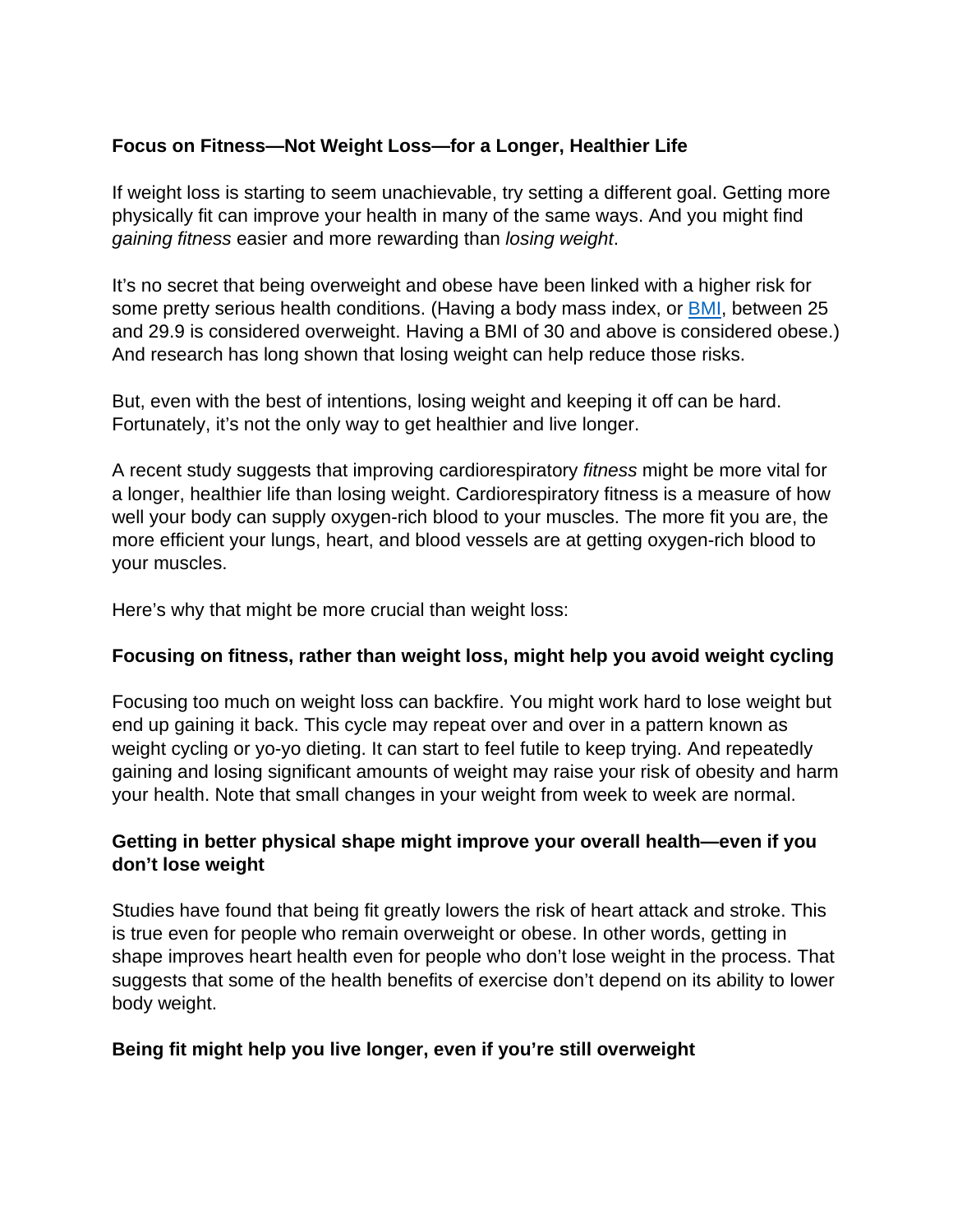[Studies have found](https://www.sciencedirect.com/science/article/abs/pii/S0033062013001552?via%3Dihub) that being more physically fit can greatly lower the risk of death linked with being overweight or obese. It may even get rid of this risk fully—even if you're overweight or obese. In fact, the risk of death is greater for unfit people of normal weight than it is for fit people who are in the overweight range.

This is not to say that losing weight is pointless. While findings are mixed, there is still a lot of strong, reliable evidence that losing weight can reduce the risk of death. But, if you've had a hard time losing weight and/or keeping it off, you might feel frustrated and tempted to stop trying.

A shift in focus might be helpful. So, rather than giving up on healthy habits altogether, try making fitness your goal, rather than weight loss. The point is that there is no single path to health and fitness. If one path proves to be daunting, try another. You might find a longer, more healthful life along the way.

## **Steps to increase your cardiorespiratory fitness**

Research suggests that you need moderate-to-high levels of cardiorespiratory fitness to enjoy these health benefits. And the best way to boost your cardiorespiratory fitness is with cardio or aerobic exercise. Here's what experts recommend.

Aim for 150 to 300 minutes a week of moderate-intensity cardio, such as:

- Brisk walking
- Hiking on even terrain
- Jogging
- Water aerobics
- Doubles tennis

Or aim for 75 to 150 minutes a week of vigorous-intensity cardio, such as:

- Hiking on hilly terrain
- Jogging or running
- Swimming
- Biking
- Singles tennis

When you're doing a cardio workout, like walking briskly, you'll notice that you breathe more deeply and quickly. That helps your lungs take in more oxygen and deliver it to your bloodstream. You'll also notice your heart beating more quickly. That's a sign that your heart is pumping more quickly and strongly which helps push that oxygen-rich blood to your muscles.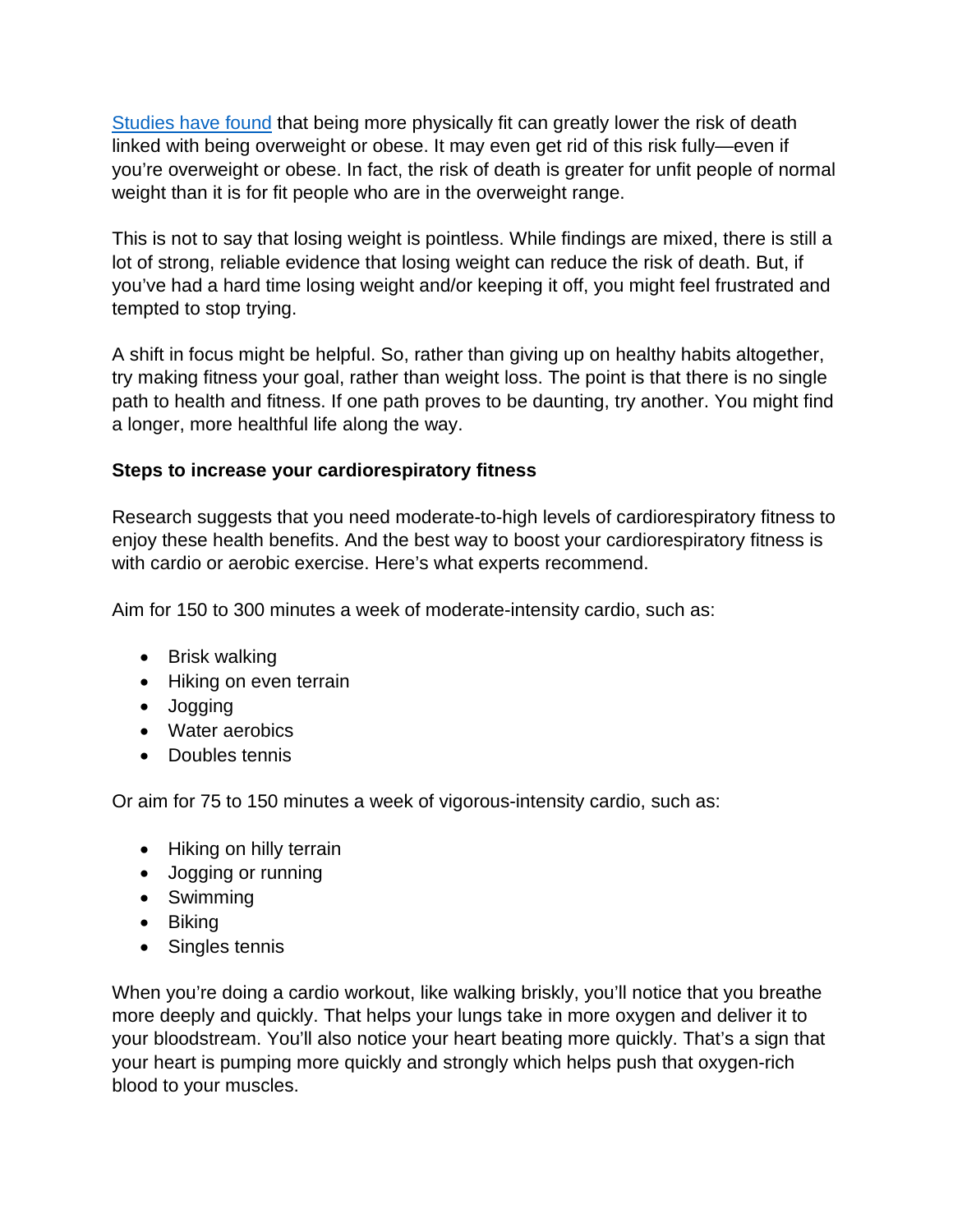The more often you do cardio workouts, the better your lungs, heart, and blood vessels get at doing this work. If you walk at a brisk clip for 2 miles, 3 days a week, for a whole month, you'll likely notice that it takes less effort at the end of the month compared to when you started. That's a sign that you have improved your cardiorespiratory fitness.

#### **Ways to boost your overall fitness**

It's also a good idea to do strength training and balance training, as well as cardio. That can help boost your overall fitness. All 3 types of training are crucial to a balanced fitness routine.

Experts recommend strength training twice a week. Strength training can help you build muscle and increase bone density. This can help you improve your balance and protect your joints. It can help you stay active, safely, as you get older. Also, muscle burns more calories than fat. So, boosting your muscle mass can help you lose or manage weight.

Strength training activities include:

- Using weight machines, free weights, or resistance bands
- Doing bodyweight exercises, like squats and pushups
- Practicing certain yoga or tai chi poses

And for older adults, balance training can help protect you from falls. You may want to weave these exercises into your strength training routine. Or do them periodically throughout the week. Good balance exercises include:

- Standing on one foot
- Walking heel to toe
- Using a balance board

## **Support your fitness with healthy lifestyle habits**

Along with working out, there are other healthy lifestyle habits that can help support your fitness and your overall health. These include:

- Getting good, quality sleep
- Managing stress
- Eating whole foods, like fruits and vegetables, whole grains, and lean protein
- Limiting highly processed foods, like salty snacks, sugary treats, and fast food
- Not smoking (or quitting smoking)
- Drinking moderate amounts of alcohol (or not drinking alcohol)